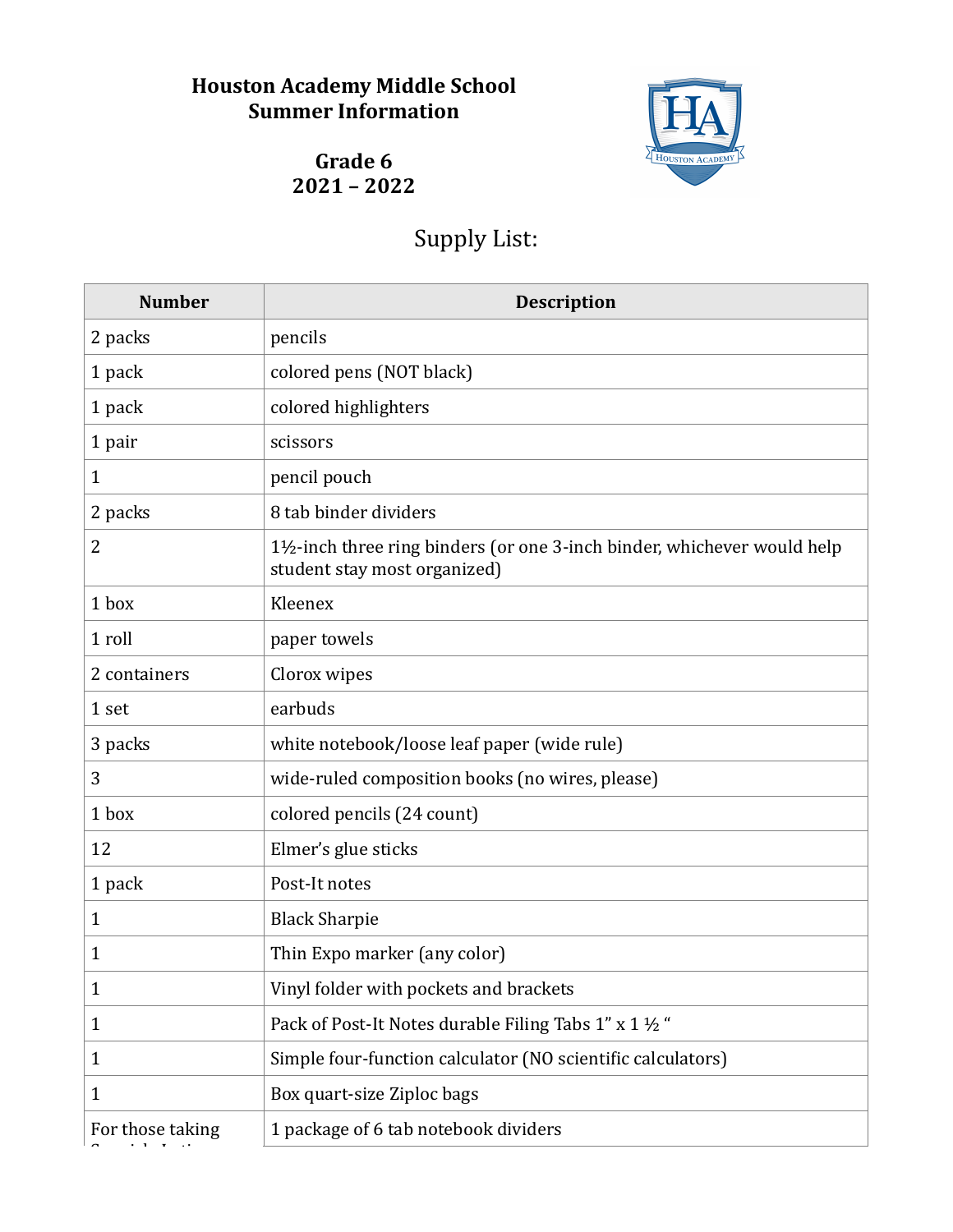| Spanish, Latin or<br>French:                      | 11-inch 3 ring binder                                                                                                    |                                          |  |
|---------------------------------------------------|--------------------------------------------------------------------------------------------------------------------------|------------------------------------------|--|
|                                                   | 3X5 index cards and a filing box for notes cards (shoe box, recipe-type) OR<br>a Quizlet account set up and ready to use |                                          |  |
| For those in Physical<br><b>Education classes</b> | Gym shoes and any HA branded shirt and shorts in the HA colors of Royal<br>Blue, Columbia Blue, Grey, Black, or White    |                                          |  |
|                                                   | Deodorant/antiperspirant, wet wipes, change of undergarments, towel                                                      |                                          |  |
|                                                   | Lock for PE locker (optional) – can be rented from PE Department (\$10) –<br>NO PERSONAL LOCKS ALLOWED.                  |                                          |  |
|                                                   | Water bottle                                                                                                             |                                          |  |
| For those taking MS<br>Choir:                     | Black 1 inch binder                                                                                                      |                                          |  |
| For those taking MS<br>Drama:                     | <b>Binder</b>                                                                                                            |                                          |  |
|                                                   | Notebook/Looseleaf paper                                                                                                 |                                          |  |
| For those taking MS<br>Art                        | 1 white pen (ball point)                                                                                                 | Sharpie (fine and extra fine tip)        |  |
|                                                   | 1 pack of paper plates (25)                                                                                              | Waterproof pen                           |  |
|                                                   | 1 pack of white/black chalk and oil<br>pastels                                                                           | $1 - 1 \frac{1}{2}$ " paint brush (flat) |  |
|                                                   | 1 round tip brush (size 8)                                                                                               | Colored pencils and free flow pens       |  |

## Summer Reading:

Each student must read the following book and be ready to discuss and answer questions about it upon return to school. You should annotate the work using the process you learned in Grade 5:

- Highlight unfamiliar words in orange;
- Highlight figurative language and context clues in blue;
- Highlight all other key information regarding plot, setting and character traits in pink;
- Make any important notes in the margins; and
- Use sticky notes to flag important events.

| <b>Book Title and Author</b>                | ISBN#         |
|---------------------------------------------|---------------|
| <i>Fish in a Tree by Lynda Mullaly Hunt</i> | 9780142426425 |

## Textbooks:

Students in grades 6 through 8 are expected to purchase their own textbooks. You may purchase used books from a site such as Amazon.com or purchase them from another student. See the table below for the specific details. The following list indicates the books required for next year: